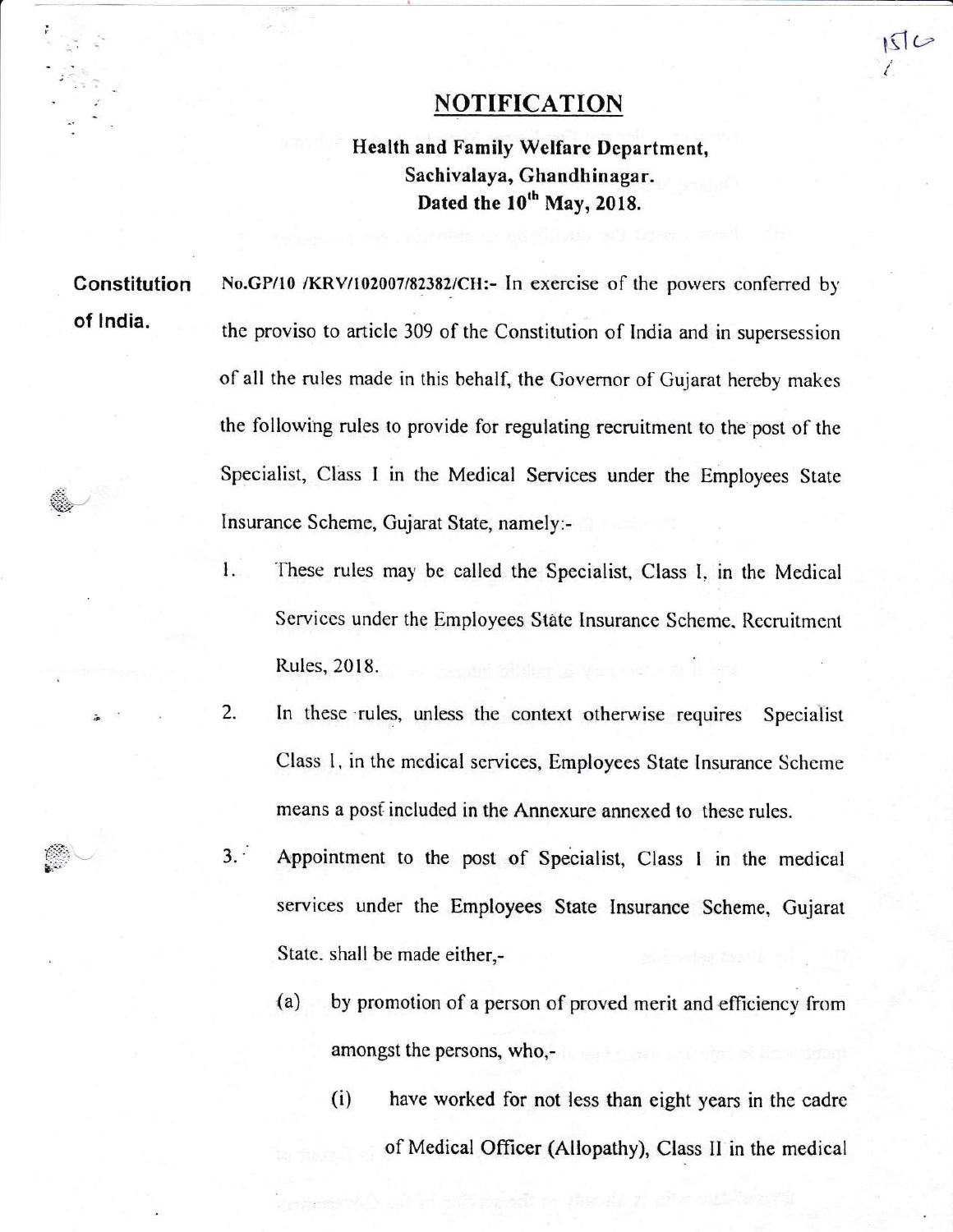services under the Employees State Insurance Scheme, Gujarat State;

- have passed the qualifying examination for computer  $(ii)$ knowledge in accordance with the provisions of the Gujarat Civil Services Computer Competency Training Examination Rules, 2006, and
- $(iii)$ possess the educational qualification as prescribed in clause (b) of rule 4 for the direct selection:

Provided that where the appointing authority is satisfied that a person having the experience specified in sub-clause (i) above is not available for promotion and it is necessary in public interest to fill up the post by promotion even of a person having experience for a lesser period; it may, for reasons to be recorded in writing, promote such person who possesses experience for a period of not less than two thirds of the period specified in sub-clause (i) above, or

by direct selection.  $(b)$ 

To be eligible for appointment by direct selection to the post 4. mentioned in rule 3, a candidate shall, -

not be more than 45 years of age:  $(a)$ 

> Provided that the age limit may be relaxed in favour of a candidate who is already in the service of the Government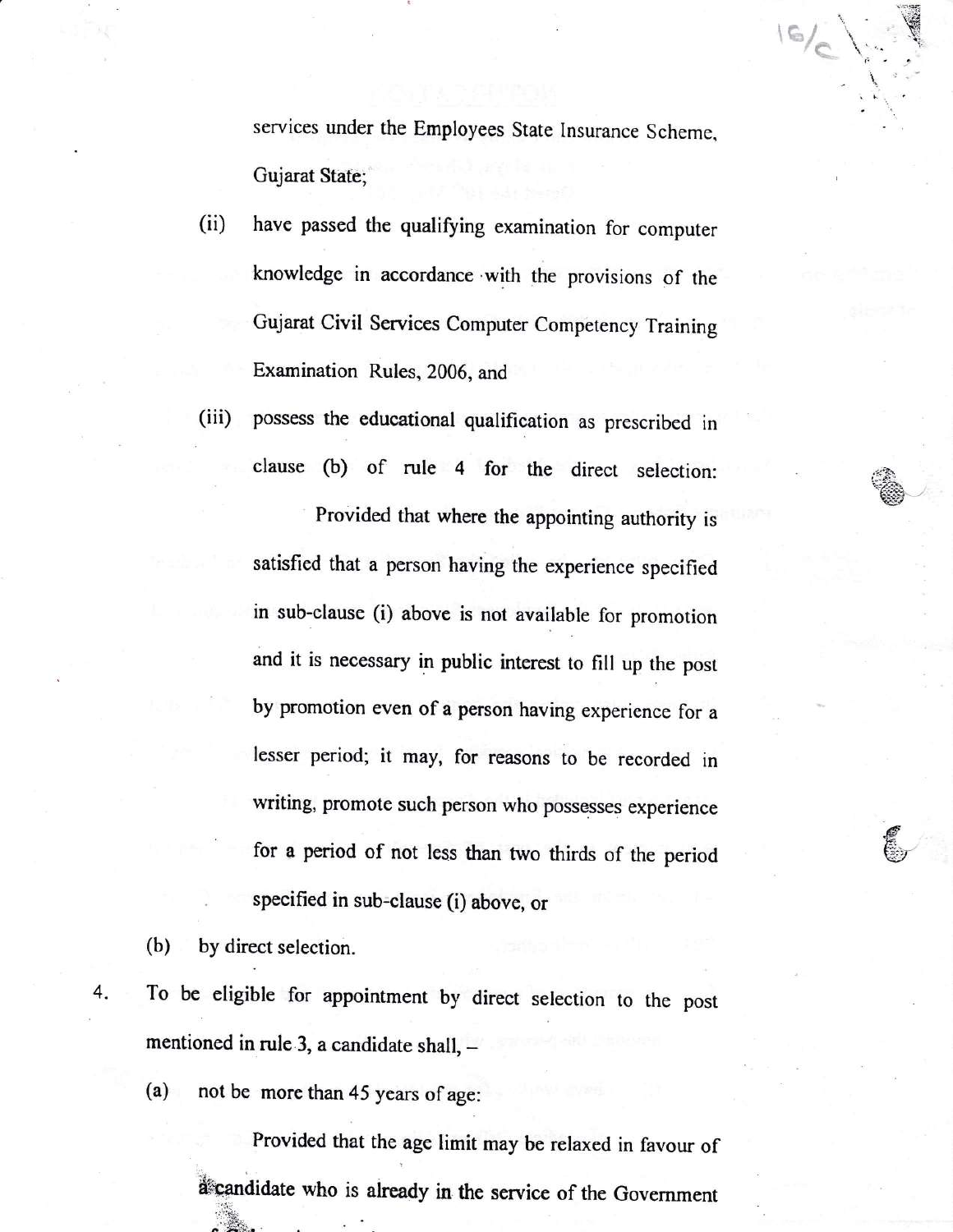141t<br>Civil Services Classification and Recruitment (General) Rules, 1967;

"'/ .  $\mathcal{N}$ a -,{  $\cdot$  . ;.1.

v

(c)

- (b) possess a degree of Bachelor of Medicine and Bachelor of Surgery obtained from any of the Universities established or incorporated by or under the Central or State Act in India; or any other educational institution recognised as such or declared to be deemed as a University under section 3 of the University Grants Commission Act, 1956; or possess any other equivalent qualification specified in the first or second schedule to the Indian Medical Council Act, 1956; and
	- (i) possess a post-graduate diploma in respective subject as shown in the Annexure against the each post obtained from any of the Universities established or in corporated by or under the central or a State Act in India; or possess an equivalent qualifications recognized by rhe Medical council of India; and have about two years' experience in Government Hospital/Non-Government Organization Hospital/ Hospital run by Registered Trust/Local Bodies; or
	- (ii) possess post-graduate Degree in respective subject as shown in the Annexure against the each post, obtained from any of the Universities established or incorporated by or under the Central or State Act in India; or possess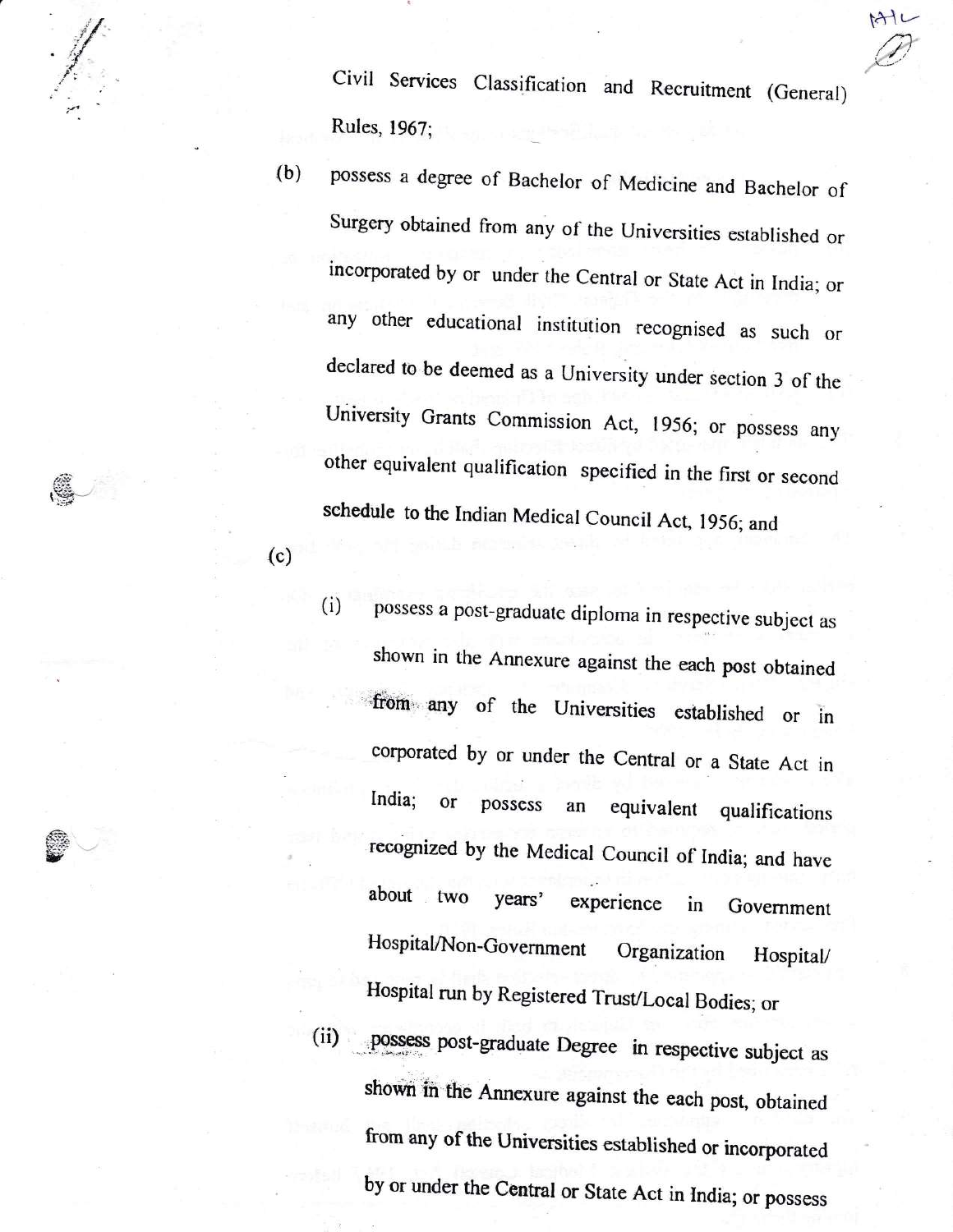an equivalent qualifications recognized by the Medical Council of India;

- (d) possess the basic knowledge of computer application as prescribed in the Gujarat Civil Services Classification and Recruitment (General) Rules 1967; and
- (e) possess adequate knowledge of Gujarati or Hindi or both.
- 5. The candidate appointed by direct selection shall be on probation for a period of two years.
- 6. The candidate appointed by direct selection during his probation period shall be required to pass the qualifying examination for computer knowledge, in accordance with the provision of the Gujarat civil Services computer competency Training and Examination Rules, 2006.
- The candidate appointed by direct selection during his probation period shall be required to undergo pre-service training and pass post- training examination in'accordance with the Gazzetted officers Pre-service Training and Examination Rules, 1970. 7.

HI 't:l:..

/?\  $*(\cdot;\cdot)$ 

- The candidate appointed by direct selection shail be required to pass an examination Hindi or Gujarati or both in accordance with the rules prescribed by the Government. 8.
- The candidate appointed by direct selection shall get himself registered under the Gujarat Medical Council Act, 1967 before joining the dury. 9.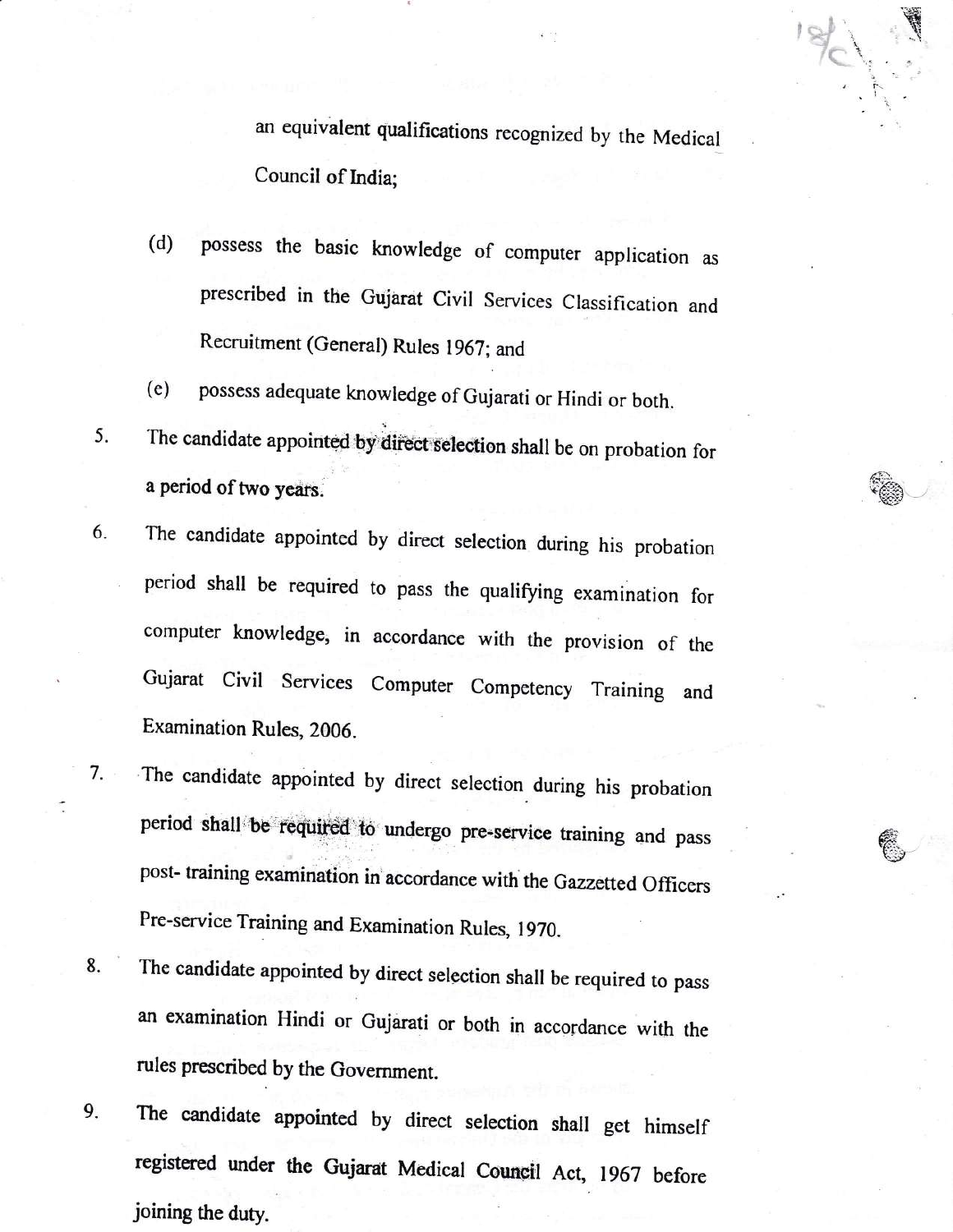10. The candidate appointed by direct selection shall, if so require be liable to serve in any defence service or post connected with the defense of India, for a period of not less than four years, including the period, if any spent on training:

 $13$ 

Provided that the candidate shall,-

a

 $\sim$ - ;"

.1/

- (a) not be required to serve as aforesaid after the expiry of ten years from the date of his appointment; and
- (b) not ordinarily be required to serve as aforesaid after aftaining the age of 45 years.
- The candidate appointed either by direct selection or by promorion shall undergo such training and pass such examination as may be prescribed by the Government. IL
- The candidate appointed by direct selection shall be required to furnish a security and surety bond in such form, for such amount and for such period as may be prescribed by the Government. 12.

## ANNEXURE

## (See rules 2, 4 and  $4(c)(ii)$ )

The post of Specialist, in Employees State Insurance Scheme, Class required for each post required for each post

| Sr.<br>No | Post                                      | <b>Educational qualifications</b>                                                                                                                       |
|-----------|-------------------------------------------|---------------------------------------------------------------------------------------------------------------------------------------------------------|
| 1         | General Surgeon, Class I.                 | M.S (General Surgery) or<br>M.S. (Surgery) or DNB<br>(General Surgery)                                                                                  |
| 2         | Physician, Class I.                       | M.D.(Medicine) or DNB (General<br>Medicine)                                                                                                             |
|           | Obstetrics and<br>Gynaecologist, Class I. | M.D (Obst & Gynaecology) or post<br>graduate diploma in<br>Obst&<br>Gynaecology or M.S<br>(Obst<br>&<br>Gynaecology) or DNB (Obst.<br>&<br>Gynaecology) |